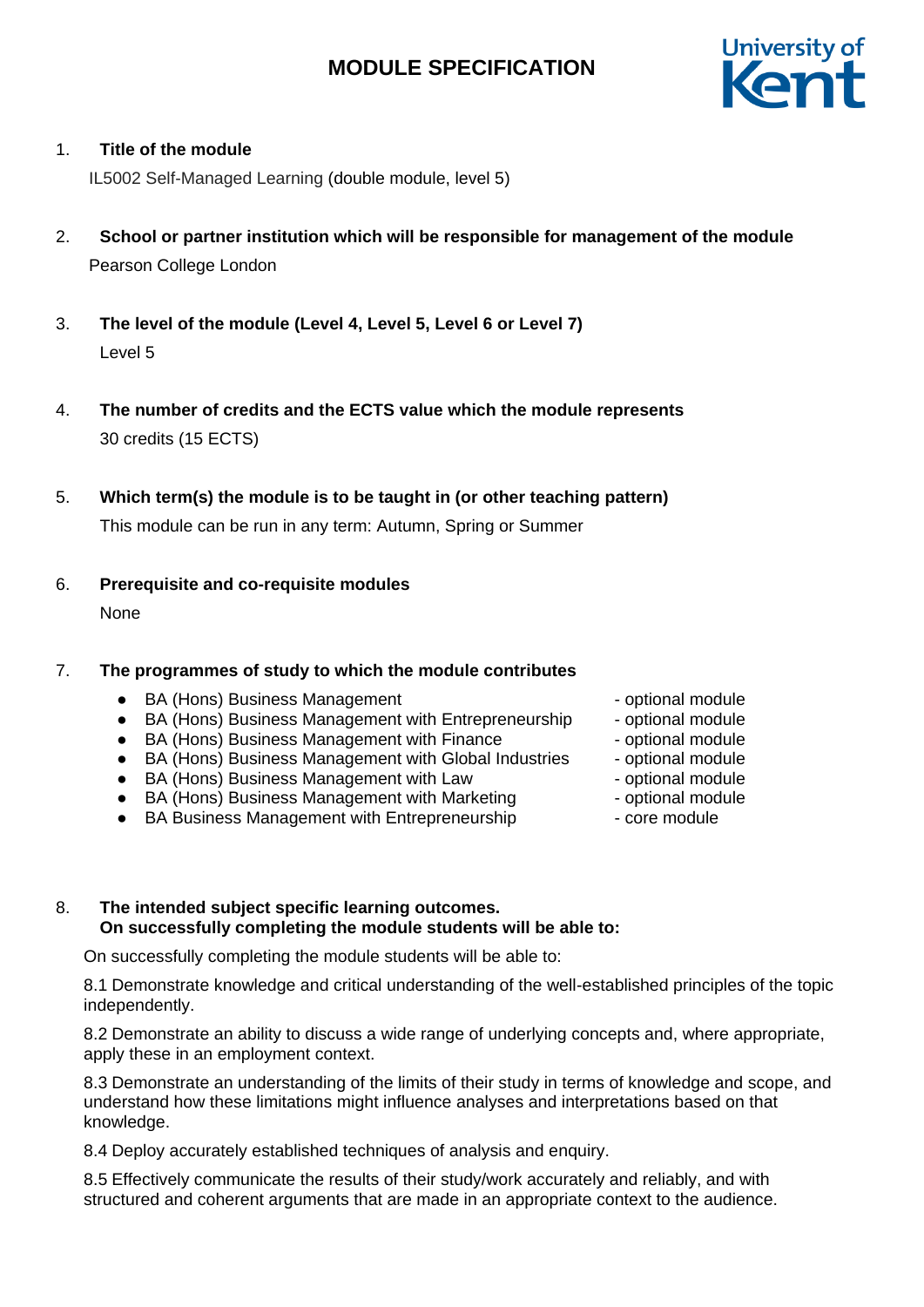

8.6 Achieve greater personal development through developing and applying their learning to an independent course of study or training.

8.7 Identify and evaluate potential solutions to issues identified within the context of the subject.

# 9. **The intended generic learning outcomes. On successfully completing the module students will be able to:**

On successfully completing the module students will be able to demonstrate:

9.1 Initiative and the ability to work autonomously and independently with minimal guidance from others

9.2 Innovation and creativity in their learning

9.3 Personal responsibility and decision making in relation to their own learning, including the application of time management and planning skills

# 10. **A synopsis of the curriculum**

# **Module Aims**

The self-managed module aims to allow the student to demonstrate their initiative by applying their skills and knowledge to a specialist area which is of particular interest to them. Using this module, students can design some of their own learning, incorporate learning from other sources apart from Pearson College, or incorporate work based or entrepreneurial activities. This allows students to demonstrate their autonomy in transferring and applying learning in a range of settings, in ways appropriate to unique situations. This will help to ensure that the student has the confidence to take their learning and personal development further into new areas and emerging sectors, and allows them to pursue their own unique interests.

Students will submit an essay and present on the area of interest (business related) not covered in the main syllabus, create an in depth essay on their learning. They will be assessed according to the learning outcomes of this module, regarding their self-managed learning.

Through this module students can extend the range of electives into any area that interests them, provided it contributes to the overall learning outcomes of the programme and is suitably assessed.

Students will work with the Module leader (and their mentor where relevant) to devise additional learning objectives, assessment, content and reading for the module tailored to the student's individual interests and needs.

# **Overview of syllabus**

Since the elective offers a flexible and tailored course of study for the students, the student will need to supply documentation covering the following areas to the Module Leader to gain approval for undertaking a Self-Managed Learning Module. This will be in the form of an Assignment Proposal (Not accessed but authorised) and will include such elements as description, level, credits (related to expected learning hours), learning objectives, assessment, proposed duration and submission deadlines, and resources needed.

The Module Leader, who will review it against the academic qualifications criteria, the FHEQ level descriptors, the scope of the project, and the appropriateness of deadlines. The student and/or Module Leader will also identify a Project Mentor, who will be approved by the Module Leader. The Mentor can be: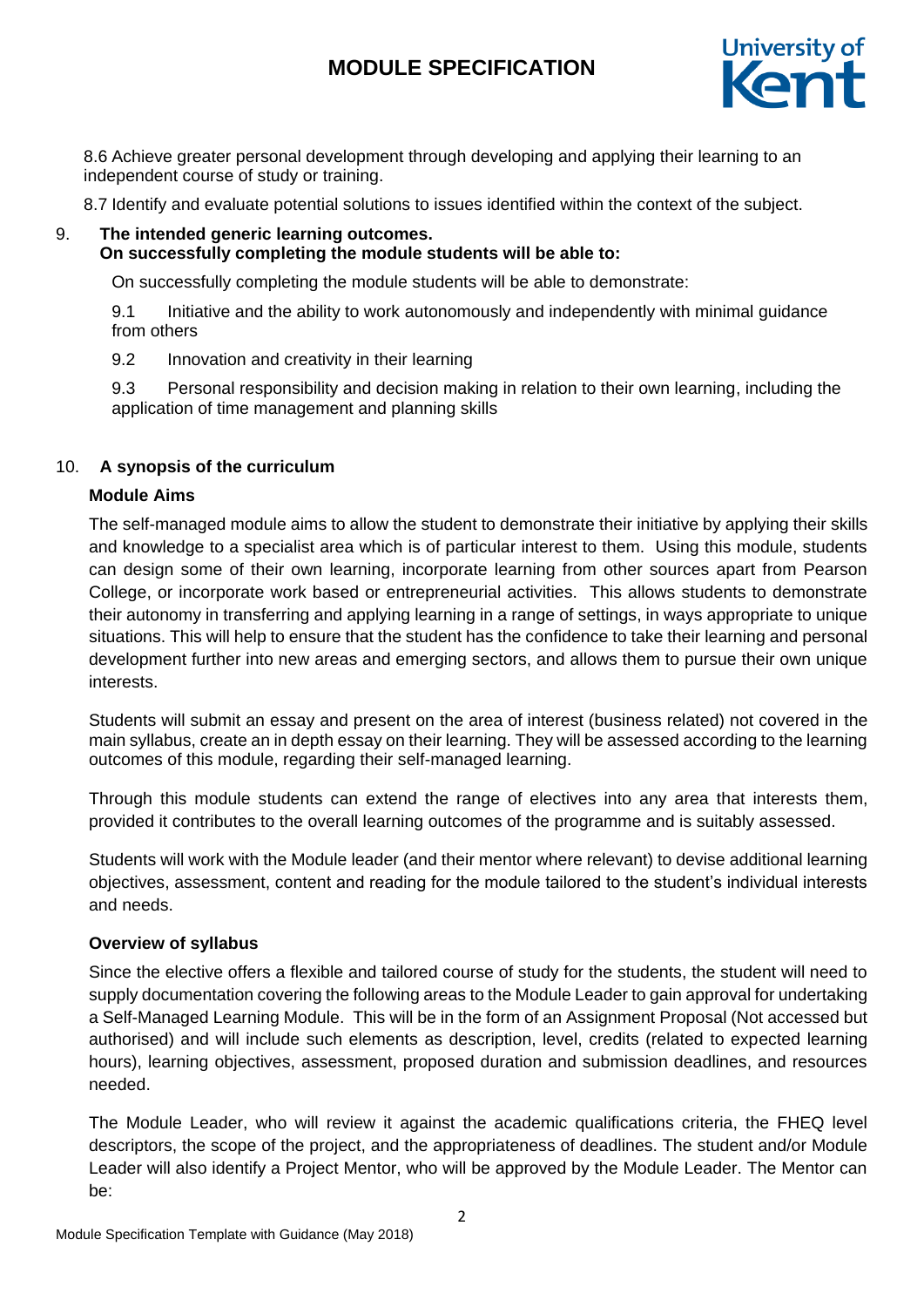

- a member of academic staff from Pearson college, or;
- a member of academic staff another institution, or;
- an industry-based sponsor who is suitably senior to the learner, and willing to serve as their
- Mentor for the project, or
- An appropriate individual from another background

The student will review any feedback from the Module Leader and/or the Mentor, and finalise their proposal. The Module Leader will formally approve or reject the proposal based on the suitability and equitability of the learning objectives. They will also ensure that the topic is not covered in detail within the programme syllabus.

The learner will have the opportunity to meet with the Mentor as appropriate during the project. Unless assessed by another institution, the learner will also be able to submit one draft version of their assignment to the Module Leader for formative feedback before the hand in deadline.

# 11. **Reading list (Indicative list, current at time of publication. Reading lists will be published annually)**

#### **Core study text**

As appropriate for the topic

#### **Supplementary texts**

As appropriate for the topic

#### 12. **Learning and teaching methods**

Students will receive one-to-one weekly mentoring sessions. The learner will have responsibility for their own project. A crucial part of this module is to allow the learner to develop their ability to take initiative and responsibility for their own learning. Therefore, the learning strategy used will be unique to the individual project undertaken, but during the mentoring sessions the mentor will utilise the Socratic method using probing questions to draw out the student's ideas, prompting them to consider how they will manage and take responsibility for their learning.

| <b>Scheduled Hours:</b>   | Contingent on project but approximately 10 hours of<br>mentored sessions. |
|---------------------------|---------------------------------------------------------------------------|
| <b>Placement Hours:</b>   | as agreed                                                                 |
| Independent Study Hours:  | 290                                                                       |
| <b>Total Study Hours:</b> | 300                                                                       |

#### 13. **Assessment methods**

- 13.1 Main assessment methods
	- 1) 4,500 word coursework(70% of the marks)

# AND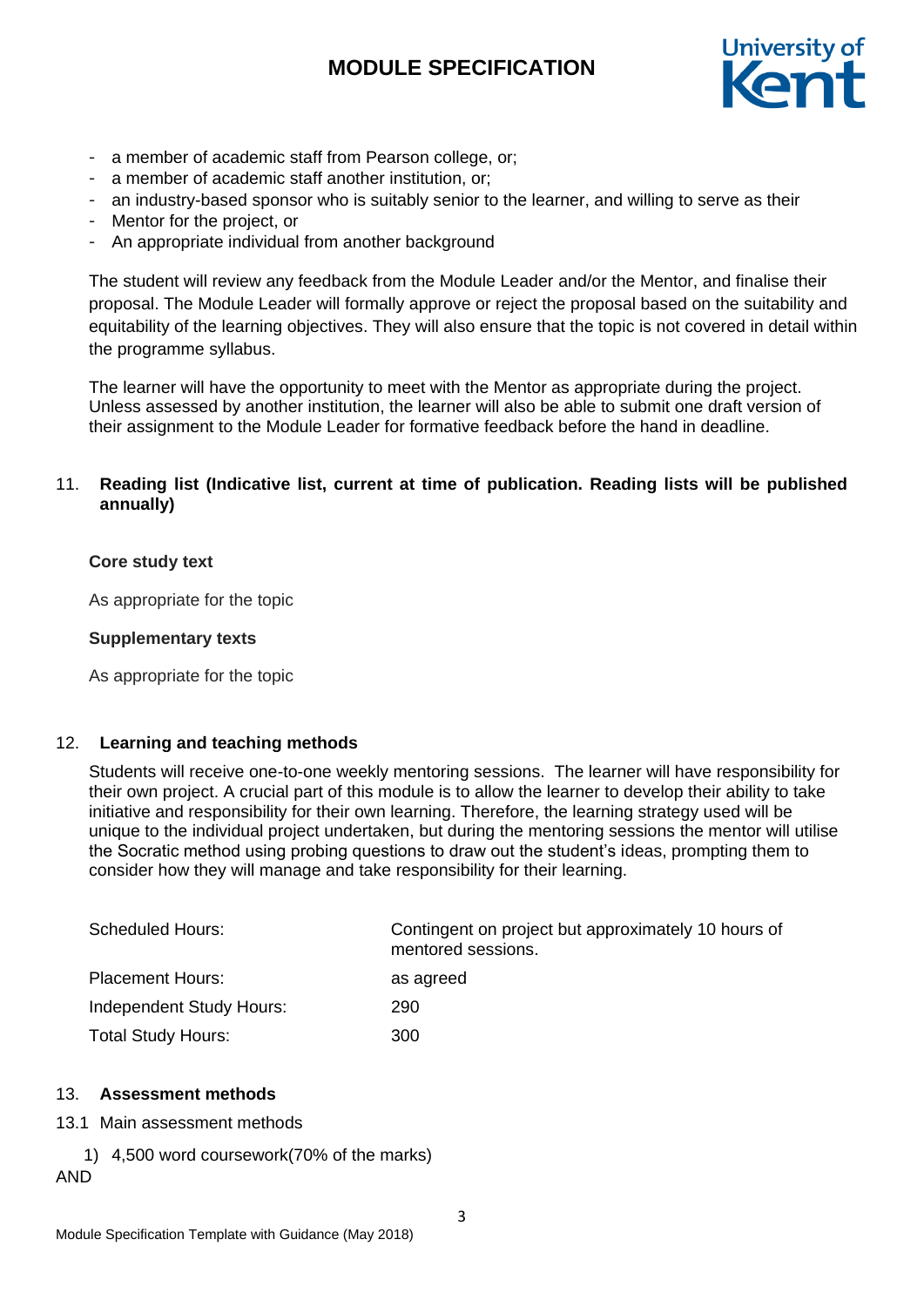

2) 15 minute in term presentation (30% of the marks)

### 14. *Map of Module Learning Outcomes (sections 8 & 9) to Learning and Teaching Methods (section12) and methods of Assessment (section 13)*

| <b>Module</b><br>learning<br>outcome         |                           | 8.1                       | 8.2                       | 8.3                       | 8.4                       | 8.5                       | 8.6                       | 8.7                       | 9.1                       | 9.2                       | 9.3                       |  |
|----------------------------------------------|---------------------------|---------------------------|---------------------------|---------------------------|---------------------------|---------------------------|---------------------------|---------------------------|---------------------------|---------------------------|---------------------------|--|
| Learning/<br>teaching<br>method              | <b>Hours</b><br>allocated |                           |                           |                           |                           |                           |                           |                           |                           |                           |                           |  |
| <b>Private Study</b>                         | 290                       | $\overline{\mathbf{X}}$   | $\overline{\mathbf{X}}$   | $\overline{\mathbf{X}}$   | $\overline{\mathbf{X}}$   | $\overline{\mathbf{X}}$   | $\overline{\mathbf{X}}$   | $\overline{\mathbf{X}}$   | $\mathbf{x}$              | $\boldsymbol{x}$          | $\boldsymbol{\mathsf{x}}$ |  |
| Lectures                                     | 00                        |                           |                           |                           |                           |                           |                           |                           |                           |                           |                           |  |
| <b>Seminars</b>                              | 00                        |                           |                           |                           |                           |                           |                           |                           |                           |                           |                           |  |
| Mentored<br>sessions<br>(indicative<br>only) | 10                        | $\mathbf{x}$              | $\boldsymbol{\mathsf{x}}$ | $\boldsymbol{\mathsf{x}}$ | $\boldsymbol{\mathsf{x}}$ | $\boldsymbol{\mathsf{x}}$ | $\boldsymbol{\mathsf{x}}$ | $\boldsymbol{\mathsf{x}}$ | $\boldsymbol{\mathsf{x}}$ | $\boldsymbol{x}$          | $\boldsymbol{\mathsf{x}}$ |  |
| <b>Assessment</b><br>method                  |                           |                           |                           |                           |                           |                           |                           |                           |                           |                           |                           |  |
| Essay                                        |                           | $\overline{\mathbf{X}}$   | $\overline{\mathbf{X}}$   | $\overline{\mathbf{x}}$   | $\overline{\mathbf{X}}$   | $\overline{\mathbf{X}}$   | $\overline{\mathbf{X}}$   | $\overline{\mathbf{x}}$   | $\overline{\mathbf{X}}$   | $\overline{\mathbf{X}}$   | $\boldsymbol{\mathsf{X}}$ |  |
| Presentation                                 |                           | $\boldsymbol{\mathsf{X}}$ | $\boldsymbol{\mathsf{X}}$ | $\mathsf{X}$              |                           |                           | $\boldsymbol{\mathsf{X}}$ |                           | $\boldsymbol{\mathsf{X}}$ | $\boldsymbol{\mathsf{X}}$ | $\boldsymbol{\mathsf{X}}$ |  |

#### 15. **Inclusive module design**

Pearson College London recognises and has embedded the expectations of current disability equality legislation, and supports students with a declared disability or special educational need in its teaching.

Within this module we will make reasonable adjustments wherever necessary, including additional or substitute materials, teaching modes or assessment methods for students who have declared and discussed their learning support needs. Arrangements for students with declared disabilities will be made on an individual basis, in consultation with the College's Registry which oversees disability/dyslexia student support, and specialist support will be provided where needed.

# 16. **Campus(es) or centre(s) where module will be delivered**

Pearson College London